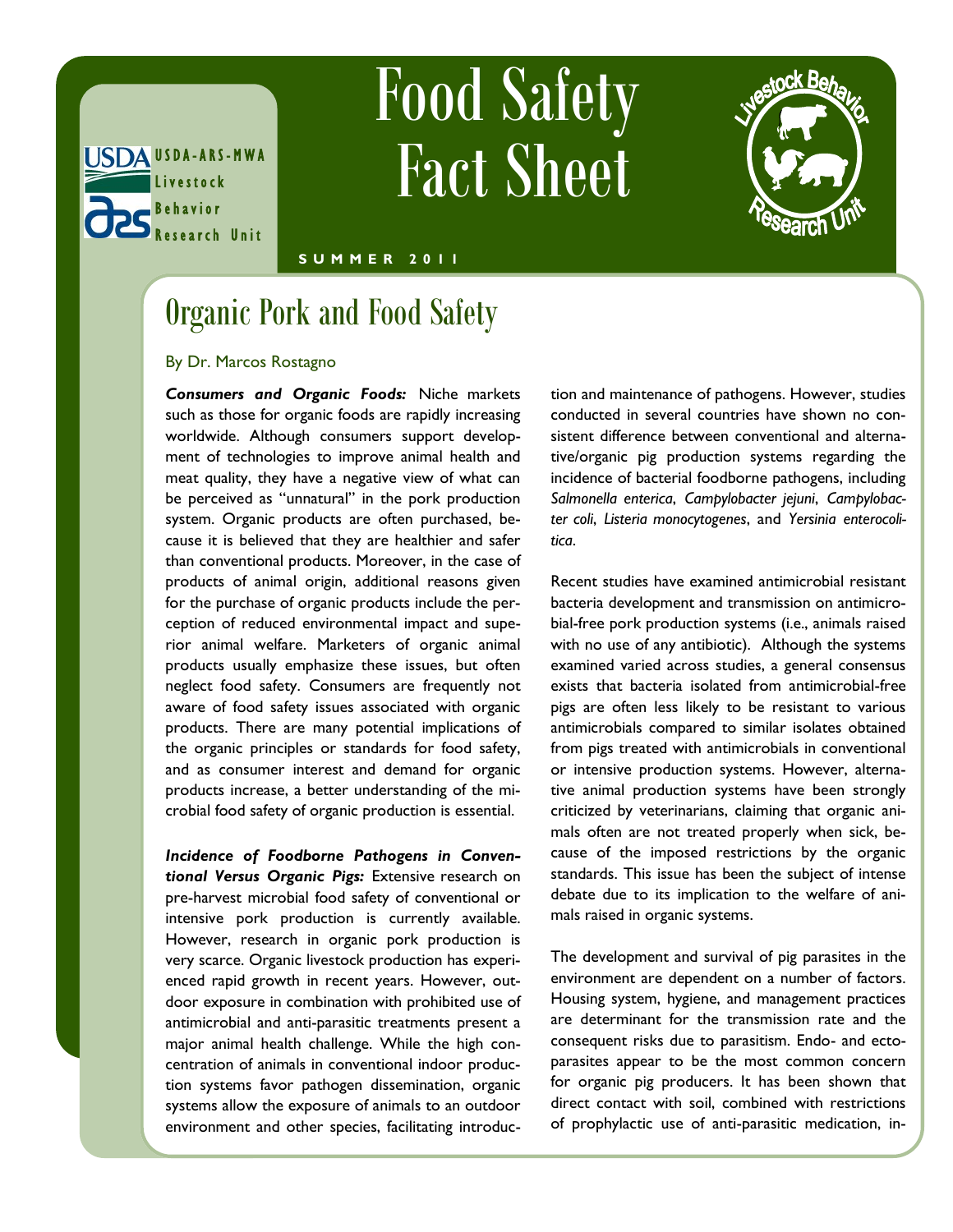crease the risk of parasitic infections, particularly endoparasitic infections (e.g., *Toxoplasma gondii*, *Taenia solium*, and *Trichinella spiralis*, which cause toxoplasmosis, tapeworm infection or taeniasis, and trichinosis, respectively), in organic pigs. Several epidemiological studies have described the occurrence of higher frequency of these parasites in organic versus conventional pig production systems.

*Conclusions & Recommendations:* Consumer concern over the quality and safety of conventional food has intensified in recent years, and primarily drives the increasing demand for organically produced food, which is perceived as healthier and safer. Relevant scientific evidence, however, is scarce. Although there is an urgent need for more information related to health benefits and hazards of food products from both conventional and organic systems, generalized conclusions remain tentative in the absence of adequate comparative data. The number of studies on this topic is very small, and therefore, a thorough analysis is not currently possible. However, what should be made clear is that "organic" does not automatically equal "safe". Different types of food safety risks are associated with the different pork production systems. Despite the

limited number of comparative pre-harvest food safety data from organic and conventional pork production systems, it is clear that organic production systems are associated with lower frequency of antimicrobial resistant bacteria. Available evidence does not support the hypothesis that intensive or conventional pork production has greater risk for bacterial foodborne pathogens, or that pigs produced in alternative or organic systems are at reduced risk of colonization with these pathogens. However, there is clear evidence that pigs raised in outdoor systems inherently are at higher risk of exposure to foodborne parasites.

The existence of opposing trends within the food market has given rise to some degree of polarization among different interest groups. However, it is critical to keep in mind that whatever pork production system is considered, the entire process from the pigs living in the farm to the pork product that is marketed and prepared in the home of the consumer should be analyzed and discussed in relation to the overall aims of pork safety.

### **Bibliography**

- Davies P.R. 2011. Intensive swine production and pork safety. *Foodborne Pathog. Dis.* **8:** 189-201.
- Fosse J., H. Seeger, C. Magras. 2009. Prevalence and risk factors for bacterial food-borne zoonotic hazards in slaughter pigs: A review. *Zoonoses Public Health* **56:** 429-454.
- Gebreyes W. A., P. B. Bahnson, J. A. Funk, J. McKean, P. Patchanee. 2008. Seroprevalence of *Trichinella*, *Toxoplasma*, and *Salmonella* in antimicrobial-free and conventional swine production systems. *Foodborne Pathog. Dis.* **5:** 199-203.
- Hermansen J. E. 2003. Organic livestock production systems and appropriate development in relation to public expectations. *Livest. Prod. Sci.* **80:** 3-15.
- Honeyman M. S., R. S. Pirog, G. H. Huber, P. J. Lammers, J. R. Hermann. 2006. The United States pork niche market phenomenon. *J. Anim. Sci.* **84:** 2269- 2275.
- Hovi M., A. Sundrum, S. M. Thamsborg. 2003. Animal health and welfare in organic livestock production in Europe: Current state and future challenges. *Livest. Prod. Sci.* **80:** 41-53.
- Jacob M. E., J. T. Fox, S. L. Reinstein, T. G. Nagaraja. 2008. Antimicrobial susceptibility of foodborne pathogens in organic or natural production systems: An overview. *Foodborne Pathog. Dis.* **5:** 721- 730.
- Kijlstra A., B. G. Meerburg, A. P. Bos. 2009. Food safety in free-range and organic livestock systems: